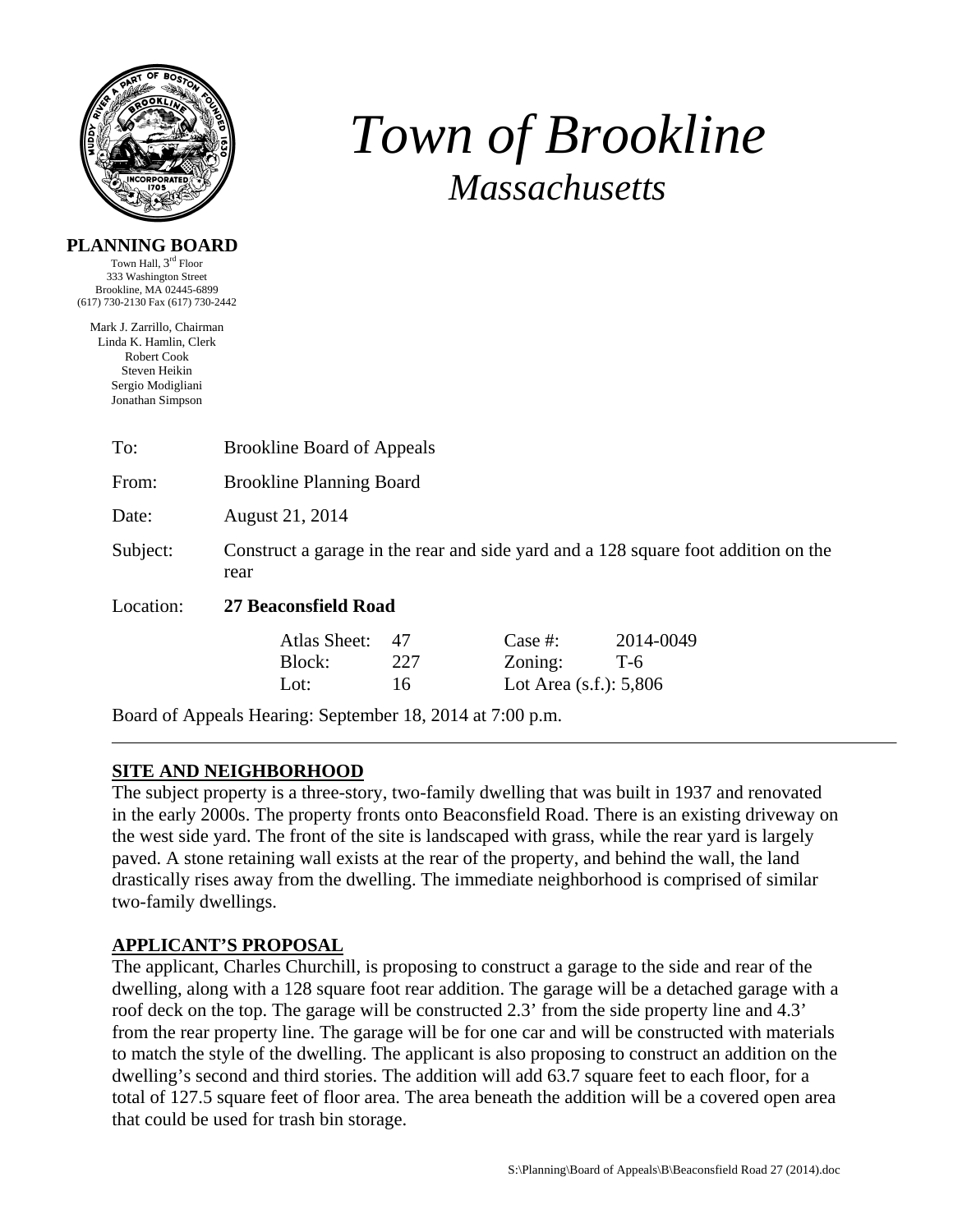#### **FINDINGS**

#### **Section 5.09.2.a** – Design Review:

Any structure that exceeds the allowed FAR and is requesting a special permit to exceed is subject to the design review standards listed under *Section 5.09.4(a-l)*. All the conditions have been met, and the most relevant sections of the design review standards are described below:

*Preservation of Trees and Landscape:* The construction of the garage will result in the removal of some trees in the rear of the property. The removal of trees will be somewhat minimal, and can be addressed through the applicant's proposed counterbalancing amenity of additional landscaping, required for a special permit to grant setback relief.

*Relation of Buildings to Environment:* The proposed changes to the structure are in harmony with the surrounding landscape. The proposal is not expected to have a negative relation to the environment.

*Relation of Buildings to the Form of the Streetscape and Neighborhood:* The proposed garage will be constructed in the rear of the dwelling and will not be very visible from the street. The two-story addition will also be constructed to the rear and will not be visible from the street. The proposal is not expected to negatively impact the streetscape or neighborhood.

*Open Space:* The subject property has a good amount of open space that will be affected by this proposal. However, a large portion of the proposed garage will be built into the existing retaining wall, which will minimize the amount of affected open space.

*Circulation:* There would be no change in the existing parking facilities for this proposal. The proposed garage will create one additional parking space on the property.

**Section 5.22.3.c –** Exceptions to Floor Area Ratio For Residential Units **<u>Section 5.43 – Exceptions to Yard</u>** and Setback Regulations

**Section 5.63 –** Accessory Structures in the Side Yard **Section 5.72 –** Accessory Structures in the Rear Yard

| <b>Dimensional Requirements</b> | <b>Allowed</b> | <b>Existing</b> | <b>Proposed</b> | <b>Relief</b>    |
|---------------------------------|----------------|-----------------|-----------------|------------------|
| <b>Floor Area Ratio</b>         | .75            | .87             | .89             | Special Permit*  |
| <b>FAR Percentage</b>           | 100%           | 116%            | 118%            |                  |
| Floor Area (sf)                 | 4.354          | 5,056           | 5,184           |                  |
| <b>Side Yard Setback</b>        | $6^{\prime}$   | N/A             | 2.3'            | Special Permit** |
| <b>Rear Yard Setback</b>        | $6^{\prime}$   | N/A             | 4.3'            | Special Permit** |

\* Under *Section 5.22.3.c*, the Board of Appeals may grant a special permit for an addition that is less than or equal to 350 square feet, provided that the resulting floor area of the building is not more than 150% of the allowed floor area.

\*\* Under *Section 5.43*, the Board of Appeals may waive setback requirements if a counterbalancing amenity is provided.

#### **Section 8.02.2 –** Alteration or Extension

A special permit is required to alter a non-conforming structure.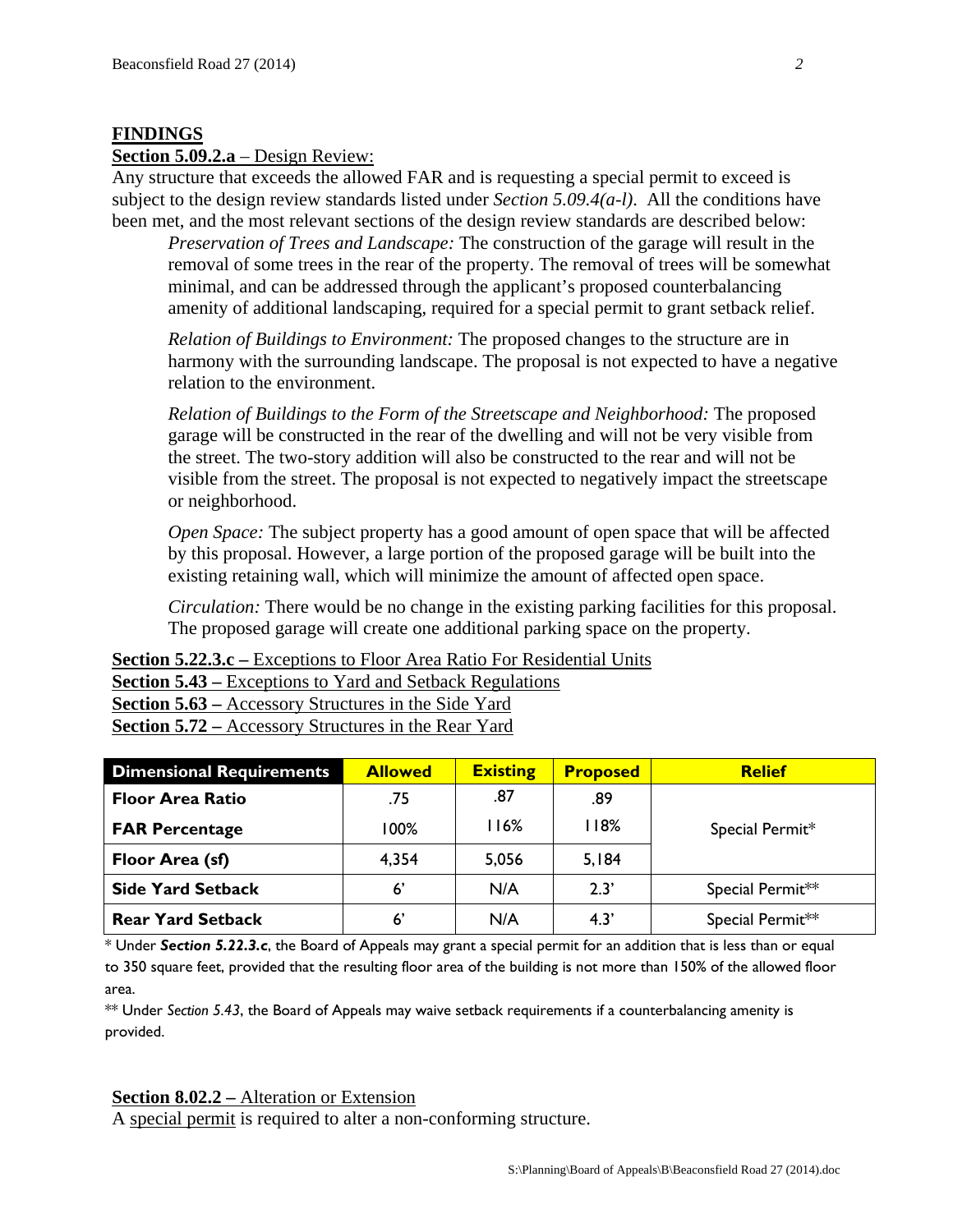### **PLANNING BOARD COMMENTS**

The Planning Board is supportive of this proposal to construct a single-car garage and an addition to the second and third stories. The garage will be located to the side and rear of the property and will not be very visible from the street, it is not expected to negatively impact the neighborhood. The proposed addition is also located in the rear and will not impact the streetscape. The applicant has submitted letters from multiple neighbors in support of the proposal. The Board would like to see the applicant install some additional landscaping as a counterbalancing amenity, and ideally attempt to screen the garage from the affected neighbor to the west.

#### **Therefore, the Planning Board recommends approval of the plans by Peter Sachs Architect, last dated 7/14/14, subject to the following conditions:**

- 1. Prior to issuance of a building permit, the applicant shall submit final elevations, including the missing rear elevation, indicating all proposed materials for the garage and addition, subject to the review and approval of the Planning Board.
- 2. Prior to the issuance of a building permit, the applicant shall submit a final site plan and a final landscaping plan with an arborists evaluation of the trees, and input from the rear abutters to the garage, subject to the review and approval of the Planning Board.
- 3. Prior to the issuance of a building permit, the applicant shall submit to the Building Commissioner for review and approval for conformance to the Board of Appeals decision: 1) a final site plan stamped and signed by a registered engineer or land surveyor; 2) final floor plans and building elevations stamped and signed by a registered architect; and 3) evidence that the Board of Appeals decision has been recorded at the Registry of Deeds.

*tcr/lkch*